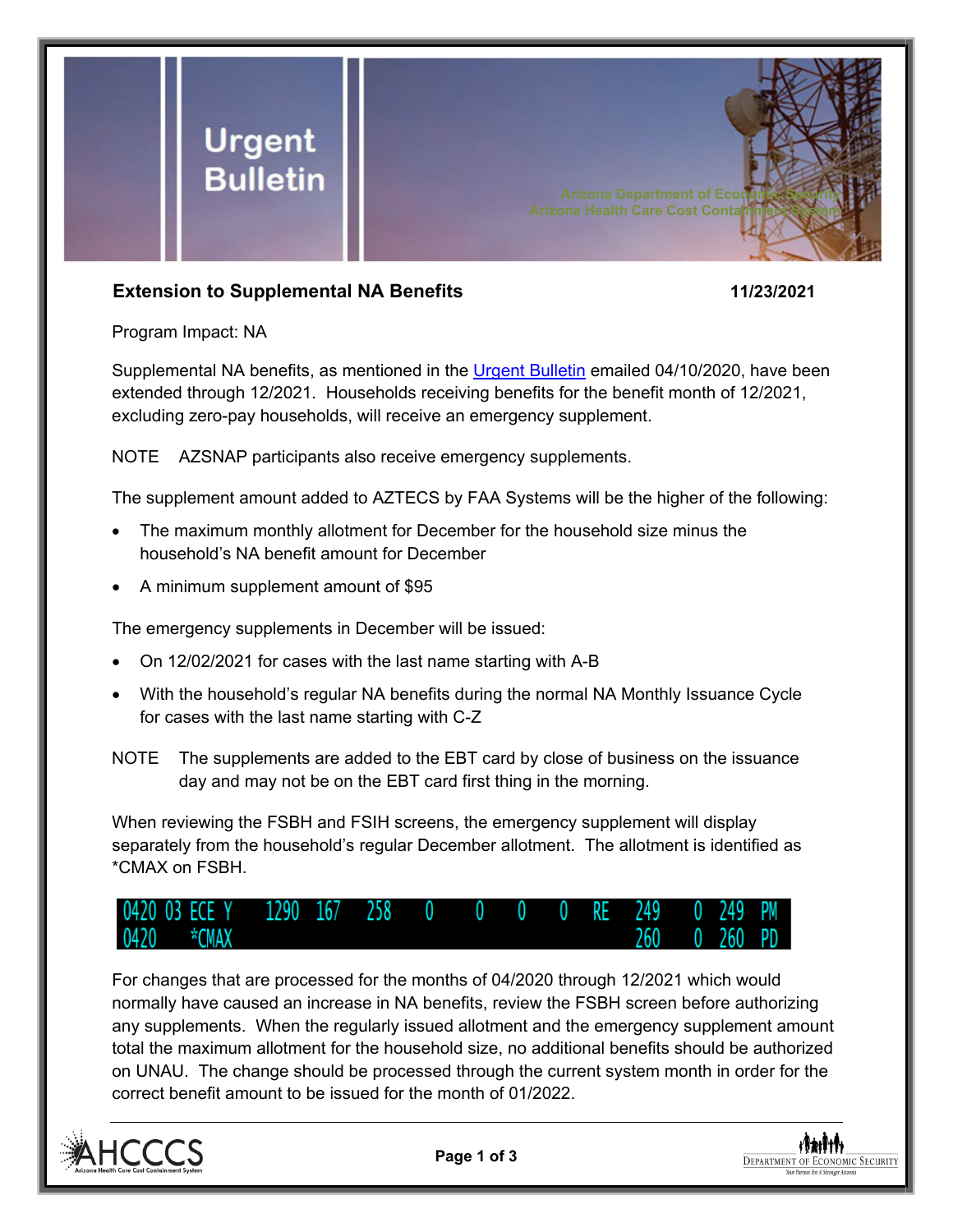

For changes that are processed for the months of 04/2020 through 12/2021 which would normally have caused a decrease in NA benefits, the worker must process the change in the current system month in order for the correct benefit amount to be issued for the month of 01/2022. The household must be mailed a Notice of Adverse Action (NOAA) for 01/2022. For changes that result in ineligibility for NA, timely action must be taken to close the case allowing for NOAA.

FAA Systems completes a 'catch-up' job each month going back four months to issue any NA emergency allotment (EA) benefits that may not have been issued. The most common scenarios for issuance during this 'catch-up' job are:

- Cases that are reopened after EA issuance
- Cases with older application dates that are processed after EA issuance

Do not create emergency supplements providing maximum monthly NA allotments for benefit months 08/2021 through 12/2021.

For examples on processing reported changes and supplements on UNAU, see the [Urgent Bulletin](https://dbmefaapolicy.azdes.gov/Archived_policy/baggage/Urgent%20Bulletin%20(04-15-2020)%20-%20Reported%20Changes%20and%20Supplements%20on%20UNAU.pdf) emailed on 04/15/2020 and the [Urgent Bulletin](https://dbmefaapolicy.azdes.gov/Archived_Policy/baggage/Urgent%20Bulletin%20(07-27-2021)%20-%20EA%20$95%20Minimum%20Clarification.pdf) emailed on 07/27/2021 being aware of the following:

- The process was extended through the benefit month of 12/2021.
- The emergency supplements must be elevated through Region Management unless the change occurred during the 'catch-up' job duration which goes back four months (08/2021 through 12/2021).
- The allotment amount may be higher than the maximum NA allotment effective the benefit month of 04/2021; therefore, do not send an overpayment referral when the NA benefits for the household exceeds the maximum NA allotment due to the \$95 minimum supplement.
- For benefit month 01/2021 and ongoing, use the Thrifty Food Plan at FAA6.J10 in the [CNAP Manual](https://dbmefaapolicy.azdes.gov/#page/FAA6/Thrifty_Food_Plan_(NA).html) or the [CNAP+ Manual](https://cnap4staff.azdes.gov/#page/FAA6/Thrifty_Food_Plan_(NA).html) (internal use only) to identify the maximum NA allotment amount.